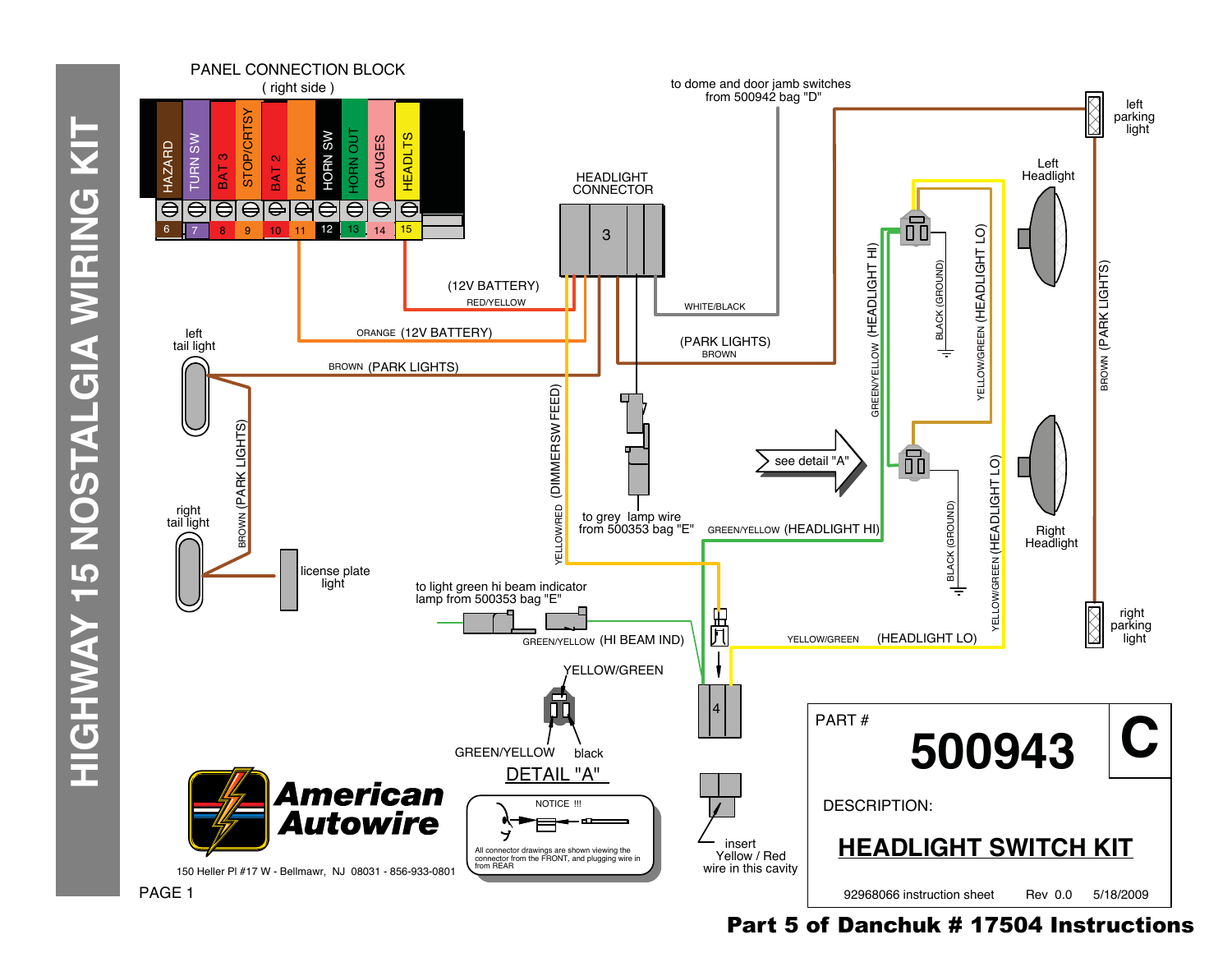#### INSTALLATION INSTRUCTIONS:

| <b>WIRE COLOR</b>                    | <b>CIRCUIT</b>                                                          | <b>INSTALLATION PROCEDURE</b>                                                                                                                                                                                                                                                                                                                                                      |  |
|--------------------------------------|-------------------------------------------------------------------------|------------------------------------------------------------------------------------------------------------------------------------------------------------------------------------------------------------------------------------------------------------------------------------------------------------------------------------------------------------------------------------|--|
| <b>WHITE/BLACK</b>                   | DOME/CTSY LT GROUND                                                     | Route this wire to your dome light assembly and door jamb switches. This is a ground wire which activates<br>interior lights. If dome or courtesy lights are not being used, remove this wire from the headlight switch<br>connector.                                                                                                                                              |  |
| <b>BROWN</b>                         | <b>PARKING LAMP FEED</b>                                                | Route this wire from the headlight switch connector #3 to one of the front parking lights. Cut this wire to length.<br>Double this wire with the cut cut off portion and route the loose end to the other parking light. Universal light socket<br>button terminals "E" are provided for those light sockets using this type of contact terminal.                                  |  |
| <b>BROWN</b>                         | <b>REAR RUNNING LIGHT</b>                                               | Route this wire from the headlight switch connector #3 to one of the rear tail lights. Cut this wire to length. Double<br>this wire with the cut cut off portion and route the loose end to the other rear tail light. Universal light socket<br>button terminals "E" are provided for those light sockets using this type of contact terminal.                                    |  |
| <b>BROWN</b>                         | <b>LICENSE PLATE LIGHT</b>                                              | Splice in or double this loose piece wire with the single "BROWN" wire at the rear tail light connection from above.<br>Route the other (loose) end of this wire to the license plate light connection.                                                                                                                                                                            |  |
| <b>RED/YELLOW</b>                    | <b>BAT FEED TO HEADLIGHT</b><br><b>SWITCH</b>                           | Route this wire to the fuse panel and install in the "HEADLTS" location.                                                                                                                                                                                                                                                                                                           |  |
| YELLOW/RED                           | <b>DIMMER SWITCH FEED</b>                                               | Route this wire to your dimmer switch connector #4. Cut to length, install terminal "D", and plug into the<br>location shown on page 1.                                                                                                                                                                                                                                            |  |
| <b>ORANGE</b><br><b>GRAY/WHITE</b>   | PARK LIGHT 12V FEED<br><b>INSTRUMENT LAMP FEED</b>                      | Route this wire to the fuse panel and install in the "PARK LTS" location.<br>Connect this wire to the instrument lamps, as shown in 500939 kit, bag "E".                                                                                                                                                                                                                           |  |
|                                      | DIMMER SWITCH CONNECTOR #4 Plug this connector into your dimmer switch. |                                                                                                                                                                                                                                                                                                                                                                                    |  |
| <b>GREEN/YELLOW</b><br>(heavy gauge) | HI BEAM                                                                 | Route this wire from your dimmer switch to one headlight. Cut this wire to length, double this wire with the cut<br>off portion using terminal "C" and plug into the headlight connector "A" in the location shown on page 1.<br>Route the cut off wire to the other headlight, install terminal "B" and plug into the headlight connector "A"<br>in the location shown on page 1. |  |
| <b>GREEN/YELLOW</b><br>(thin gauge)  | HI BEAM INDICATOR LIGHT                                                 | Connect this wire to the high beam indicator lamp connection from 500939 bag "E".                                                                                                                                                                                                                                                                                                  |  |
| YELLOW/GREEN                         | LO BEAM                                                                 | Route this wire from your dimmer switch to one headlight. Cut this wire to length and double this wire with the<br>cut off portion, using terminal "C" and plug into connector "A" in the location shown on page 1. Route the<br>cut off wire to the other headlight, install the supplied terminal "B" and plug into the headlight connector in<br>the location shownon page 1.   |  |
| <b>BLACK WIRES</b>                   | <b>HEADLIGHT GROUNDS</b>                                                | Attach a ring terminal and loose black wire assembly to a good ground. Route the other end of the wire to the<br>headlight assembly, cut to length, and install single terminal "B" and plug into connector "A" in the location<br>shown on page 1. Repeat this process for the opposite headlight assembly.                                                                       |  |







### PAGE 2

# Part 5 of Danchuk # 17504 Instructions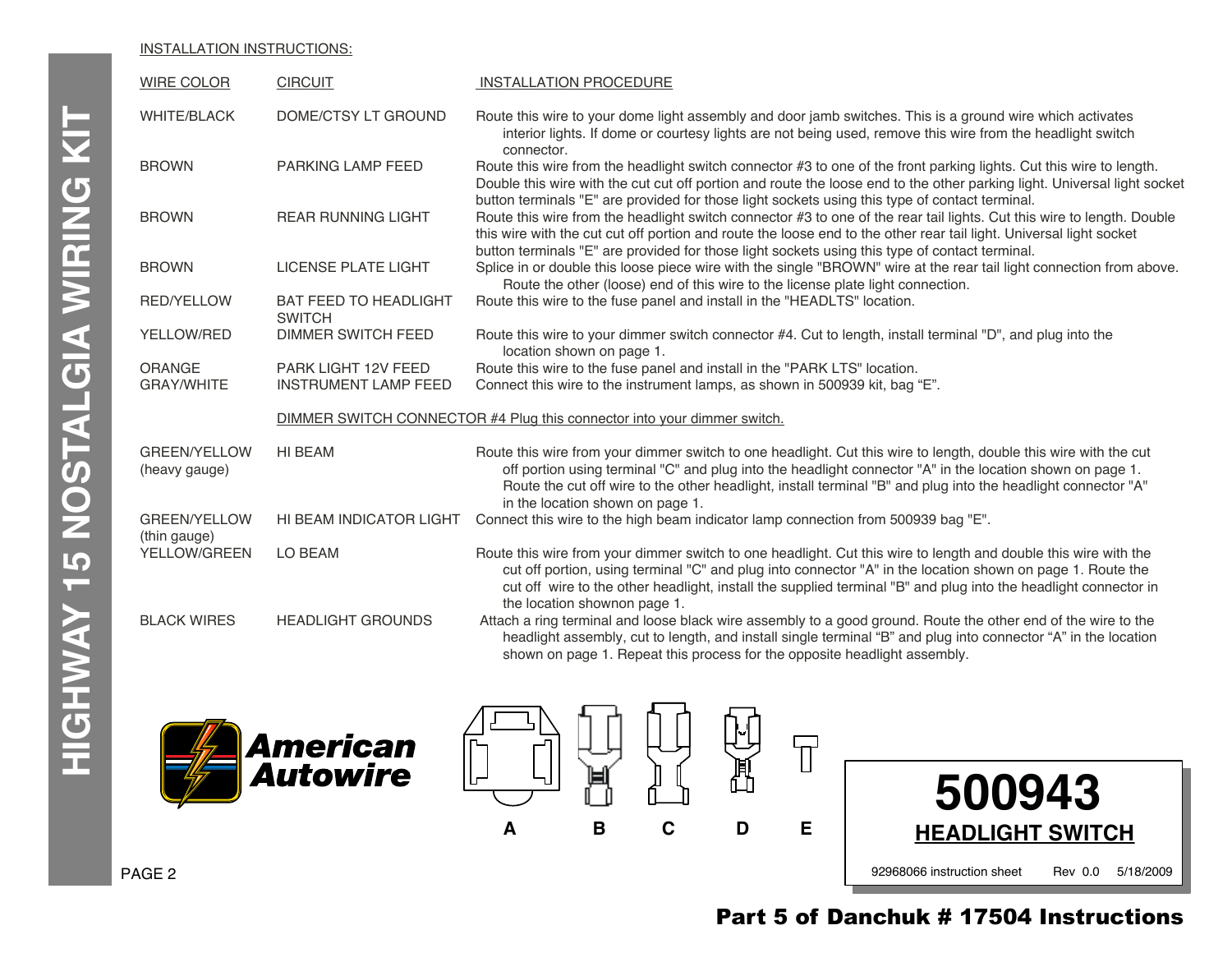

Part 5 of Danchuk # 17504 Instructions